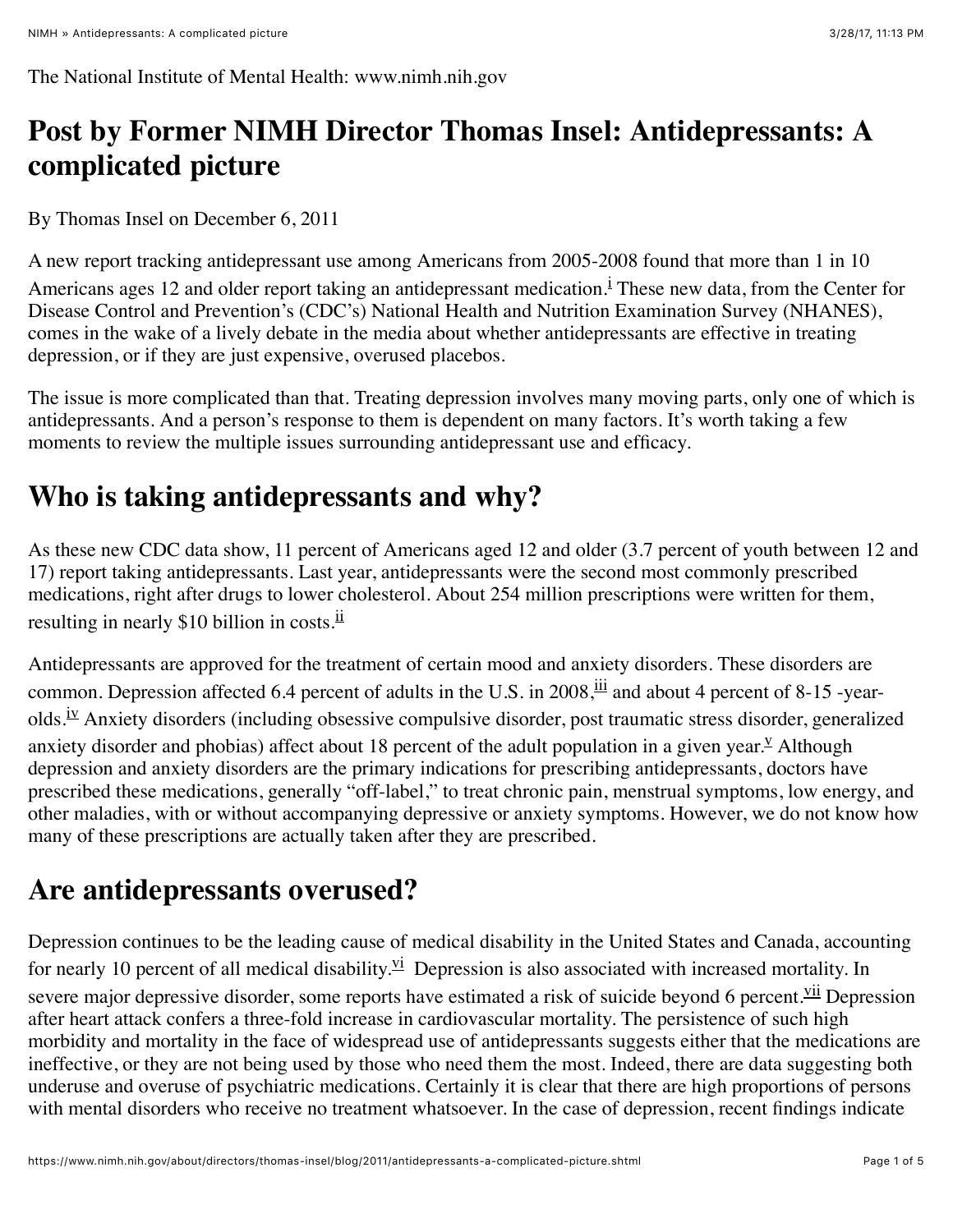that only about half those with major depressive disorder receive care.<sup>[viii](#page-3-7)</sup>

### **Who is prescribing antidepressants?**

<span id="page-1-1"></span><span id="page-1-0"></span>Much of the growth of antidepressant use has been driven by a substantial increase in antidepressant prescriptions by non-psychiatrists.<sup>[ix](#page-3-8)</sup> One study found that nearly 80 percent of antidepressant prescriptions are written by medical professionals other than psychiatrists.<sup> $X$ </sup> Many of these prescriptions are written without a specific psychiatric diagnosis. However, we do not know whether this is because of inadequate assessment, or if it is due to disincentives for using psychiatric diagnoses in billing records, or for other reasons.

#### **How do antidepressants compare to placebos?**

In general, the efficacy of a drug is defined by how it differs from placebo. More than two dozen antidepressants have been approved by the Food and Drug Administration (FDA) based on trials in which the drug is better than placebo. Sometimes the differences are small. Sometimes only positive results have been selected for submission to FDA. And sometimes the placebo effects are profound. For reasons that are not entirely clear, placebo effects have increased markedly over the past two decades in trials of psychiatric medications.

Mild depression tends to improve on placebo so that the difference between antidepressant use and placebo effect is very small, or at times, absent. In more severe forms of depression, antidepressants show greater efficacy. It is important to note that these clinical studies have primarily focused on reducing the symptoms of depression and not on a broader range of potential outcomes (such as changes in everyday functions, cognitive abilities, quality of life, etc.). In addition, because clinical trials are conducted in a controlled environment, they do not necessarily reflect the way actual clinical practice operates. And even under research conditions, clinical trials for antidepressants use rating scales that may be weak or imprecise indicators of efficacy.

### **What does research tell us about the long-term efficacy and effectiveness of antidepressants among real-world patients and how best to use them?**

Prior to the past decade, nearly all studies of antidepressants looked at outcome after 6 or 8 weeks, and could only address whether patients had a reduction in some symptoms. And in most clinical trials of treatment for depression, the measure of success is simply "response" to treatment, which means that the person's symptoms have decreased by at least half of what they were at the start of the trial.

<span id="page-1-2"></span>Some meta-analyses (studies that combine the results from many different trials) have shown that antidepressants can certainly be efficacious for some people. For instance, meta-analyses have demonstrated that antidepressants are efficacious in depressed patients with heart disease or other chronic medical illness. Xi Xii

[But what about long-term effectiveness and true remission of symptoms? In the NIMH-funded Sequenced](https://www.nimh.nih.gov/funding/clinical-research/practical/stard/index.shtml) Treatment Alternatives to Relieve Depression (STAR\*D) Study (www.nimh.nih.gov//funding/clinicalresearch/practical/stard/index.shtml), the outcome measure was remission of depressive symptoms, e.g., becoming symptom-free. This outcome was selected because people who reach this goal generally function better socially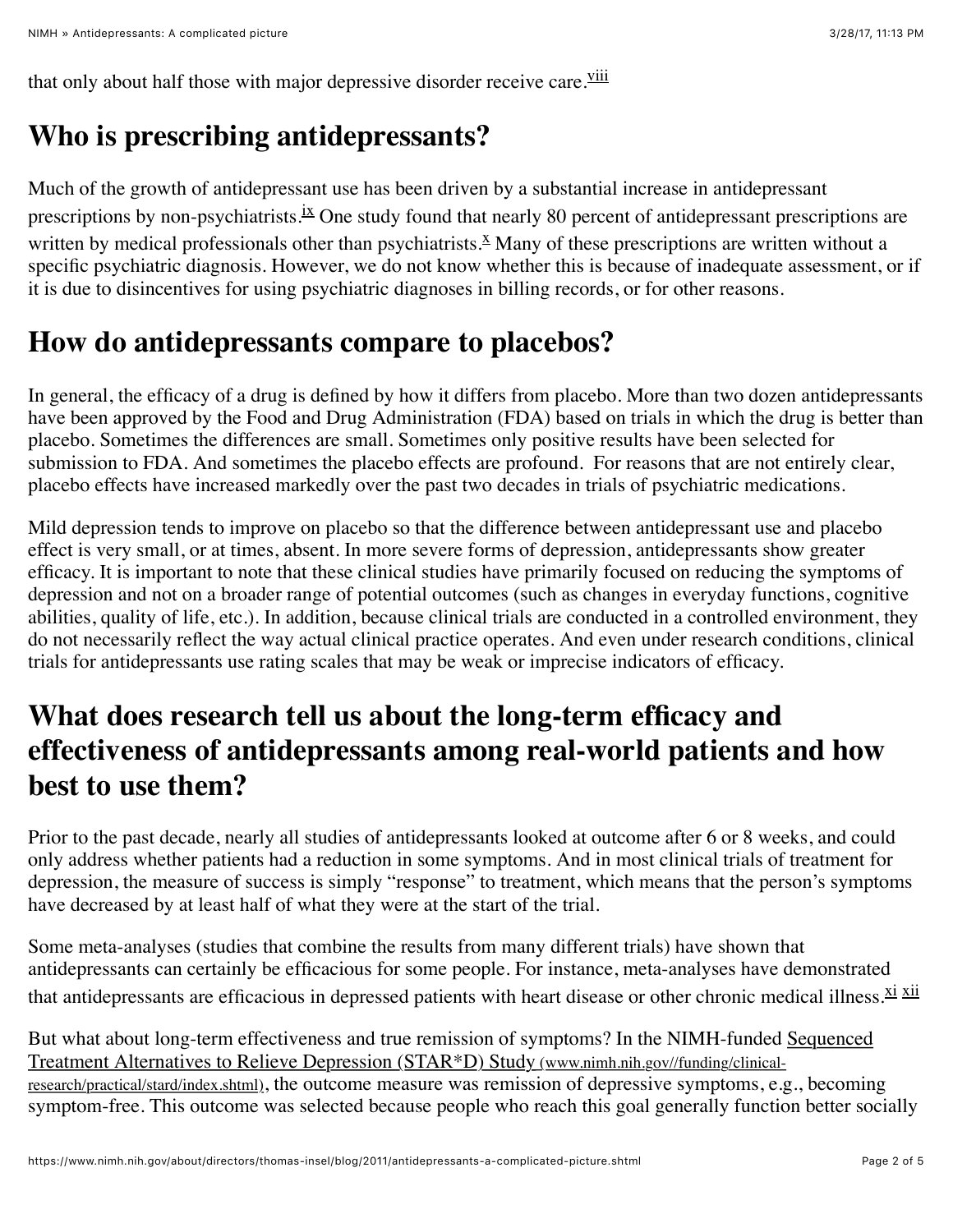and at work, and have a better chance of staying well than do people who only achieve a response but not a remission. STAR\*D reported remission rates of 31 percent after 14 weeks and 65 percent at six months. These results may seem modest (placebo response rates are often over 30 percent in antidepressant trials). But STAR\*D was not a good test of efficacy or effectiveness because it did not have a placebo comparison. While STAR\*D was helpful for comparing antidepressants, in the absence of placebo, one does not know how many people would have been in remission without active medication.

Perhaps the best evidence for efficacy comes from patients who have been treated successfully with antidepressants and are switched in a blinded fashion to placebo. In a meta-analysis of 31 withdrawal studies among more than 4,000 patients, Geddes and colleagues found that 41 percent of patients who were switched to placebo relapsed, compared to 18 percent who remained on an antidepressant. Xill These studies provide compelling evidence that antidepressants are effective for some people.

<span id="page-2-0"></span>Other research, especially among teens with depression, has found that while antidepressants can be helpful for some, it is the combination of medication and cognitive behavioral therapy that is most effective in achieving remission sooner. Xiv Still, relapse is a concern, especially if an antidepressant is not continued. And drop-out rates during these trials are relatively high.

Combination treatment continues to show the most promise among older adults with depression as well. In a sample of older adults with depression, the combination of medication and interpersonal psychotherapy was more effective than either alone or than a placebo. When compared to placebo, Reynolds and colleagues also found that maintenance antidepressant use was more efficacious in preventing relapse during three years of follow-up. XV XVI XVII

<span id="page-2-3"></span><span id="page-2-2"></span><span id="page-2-1"></span>The bottom line is that these medications appear to have a relatively small effect in patients broadly classified as having depression. In some patients, perhaps those with more severe clinical conditions, they appear to be essential for remission. Clearly we need to know more about who will and will not benefit. And we need better, faster, more effective medications for depression that will help more people.

#### **What do we know about treating depression?**

We know that depression is a very heterogeneous syndrome. Major depressive disorder is defined by having at least five of nine criteria described in the Diagnostic and Statistical Manual (DSM). These signs and symptoms must persist over time (at least two weeks) and cause distress or dysfunction. This means two people who share as few as one of the nine criteria could receive the same diagnosis. Depression can also vary widely in other characteristics, ranging from the length and pattern of depressive episodes, to the presence of other physical and mental disorders and medications, to family history. It is not surprising, therefore, that different people respond differently to different treatments. At a biological level, depression likely comprises scores of different disorders. A true understanding of the nature of these different forms of depression and the ability to predict who will benefit from the various treatments available depends on a better understanding of the biology of depression, either directly or indirectly through the use of "biomarkers."

[NIMH is funding the Establishing Moderators/Mediators for a Biosignature of Antidepressant Response in](http://projectreporter.nih.gov/project_info_description.cfm?aid=8152214&icde=10646962&ddparam=&ddvalue=&ddsub=) Clinical Care (EMBARC) study, a first step in discovering biosignatures for the personalized treatment of depression. EMBARC aims to identify a standard set of biomarkers and other measures that can be used to predict which interventions will produce the best treatment outcomes for an individual. And to better sort out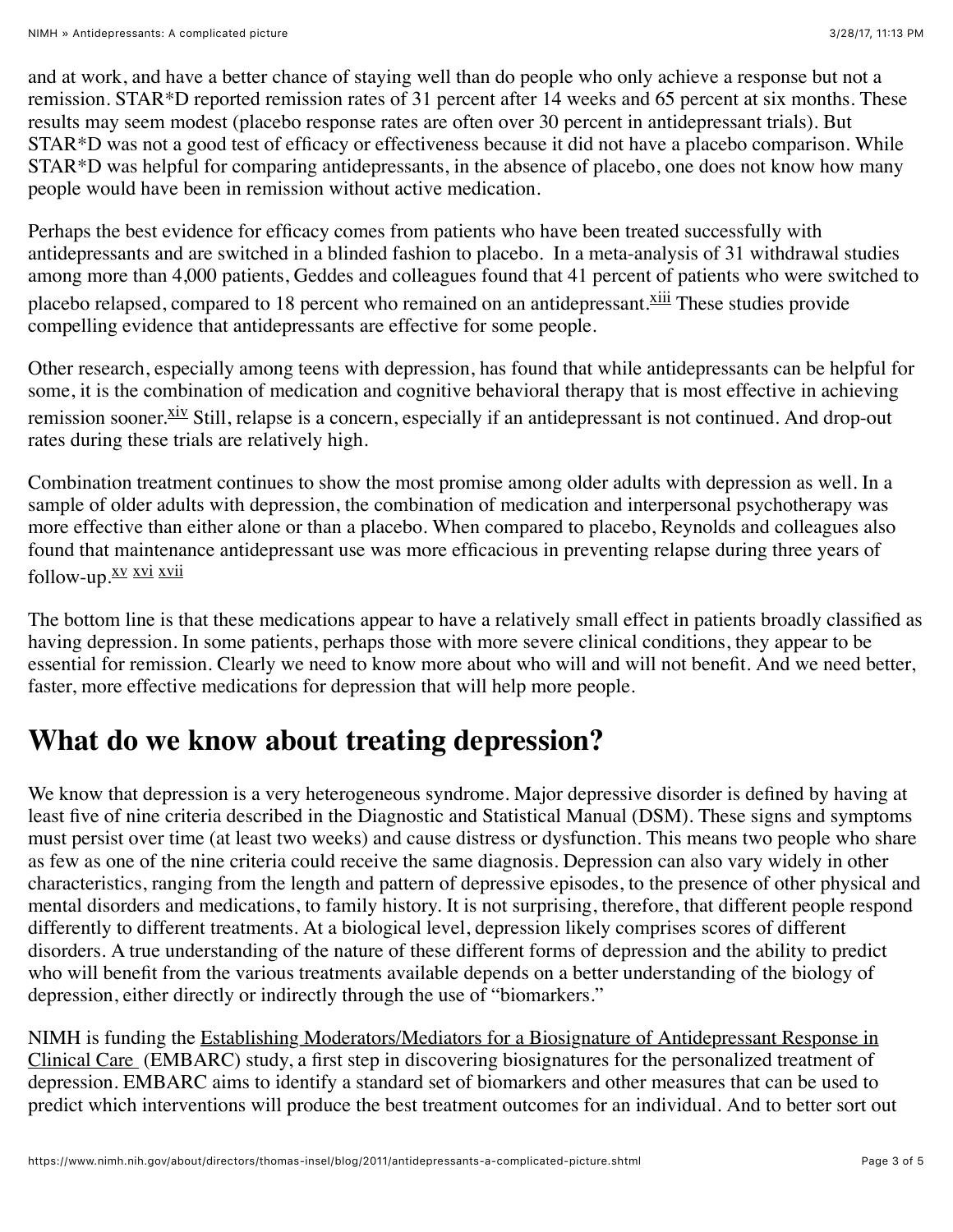the heterogeneity of depression and other mental disorders, the NIMH Research Domain Criteria (RDoC) project will organize mental disorder diagnoses according to what we have learned from neuroscience and genomics in addition to clinical features, complementing the traditional "DSM" approach to psychiatric diagnosis.

In the meantime, there is promising research into fast-acting antidepressant agents that dramatically cut the response-to-treatment time. The drug ketamine has been found to lift depression in hours, rather than weeks. Although the use of ketamine— administered intravenously—is only experimental, it does provide us with a ["proof of concept" that rapidly acting antidepressants can be developed. An NIMH initiative, Rapidly Acting](http://projectreporter.nih.gov/project_info_description.cfm?aid=8340433&icde=10631111&ddparam=&ddvalue=&ddsub=) Treatments for Treatment-resistant Depression (RAPID) , will be following up on this lead to create newer, faster acting interventions.

As we engage ourselves in efforts to gain a deeper understanding of the biology of depression, it is important to remember that optimal treatment for depression does not begin or end with medication. Treating depression is an art that requires many tools. We will not save lives by dismissing any of the tools we currently have available, even as we endeavor to develop better ones. A quality treatment plan for depression includes a thorough assessment, a comprehensive treatment plan that includes choices tailored to and guided by the individual—whether that be medication, psychotherapy or both—and careful, frequent follow-up.

<span id="page-3-0"></span><sup>i</sup> Pratt L, Brody DJ, Gu Q. Antidepressant Use in Persons Aged 12 and Over: United States, 2005-2008. NCHS Data Brief. No 76. October 2011.

<span id="page-3-1"></span>ii [I](#page-0-0)MS Health National Prescription Audit PLUS.

<span id="page-3-2"></span>iii [S](#page-0-1)AMHSA, National Survey on Drug Use and Health

<span id="page-3-3"></span><sup>i[v](#page-0-2)</sup> Merikangas KR et al. Pediatrics 2010;25:75-81.

<span id="page-3-4"></span><sup>[v](#page-0-3)</sup> Kessler RC, et al.. Archives of General Psychiatry, 2005 Jun;62(6):617-27.

<span id="page-3-5"></span>v[i](#page-0-4) The World Health Organization. *The global burden of disease: 2004 update*, Table A2: Burden of disease in DALYs by cause, sex and income group in WHO regions, estimates for 2004. Geneva, Switzerland: WHO, 2008. http://www.who.int/healthinfo/global\_burden\_disease/GBD\_report\_2004update\_AnnexA.pdf

<span id="page-3-6"></span><sup>vii</sup> Nordentoft M et al. Arch Gen Psychiatry 2011;68(10):1058-1064.

<span id="page-3-7"></span>viii González H.M., et al. *Archs Gen Psychiatry* 2010;67(1):37-46.

<span id="page-3-8"></span> $^{1x}$  $^{1x}$  $^{1x}$  Mojtabai R and Olfson M. Health Affairs, 2010. 30(8):1434-1442.

<span id="page-3-9"></span>[x](#page-1-1) Mark T et al., Psychiatric Svcs, 2009 Sept. 60:1167

<span id="page-3-10"></span> $x_i$  $x_i$  Levkovitz Y et al., J Clin Psychiatry, 2011 Apr. 72(4):509-514.

<span id="page-3-11"></span> $xii$  Pizzi C et al., Am J Cardiology, 2011 Apr. 107(7): 972-979.